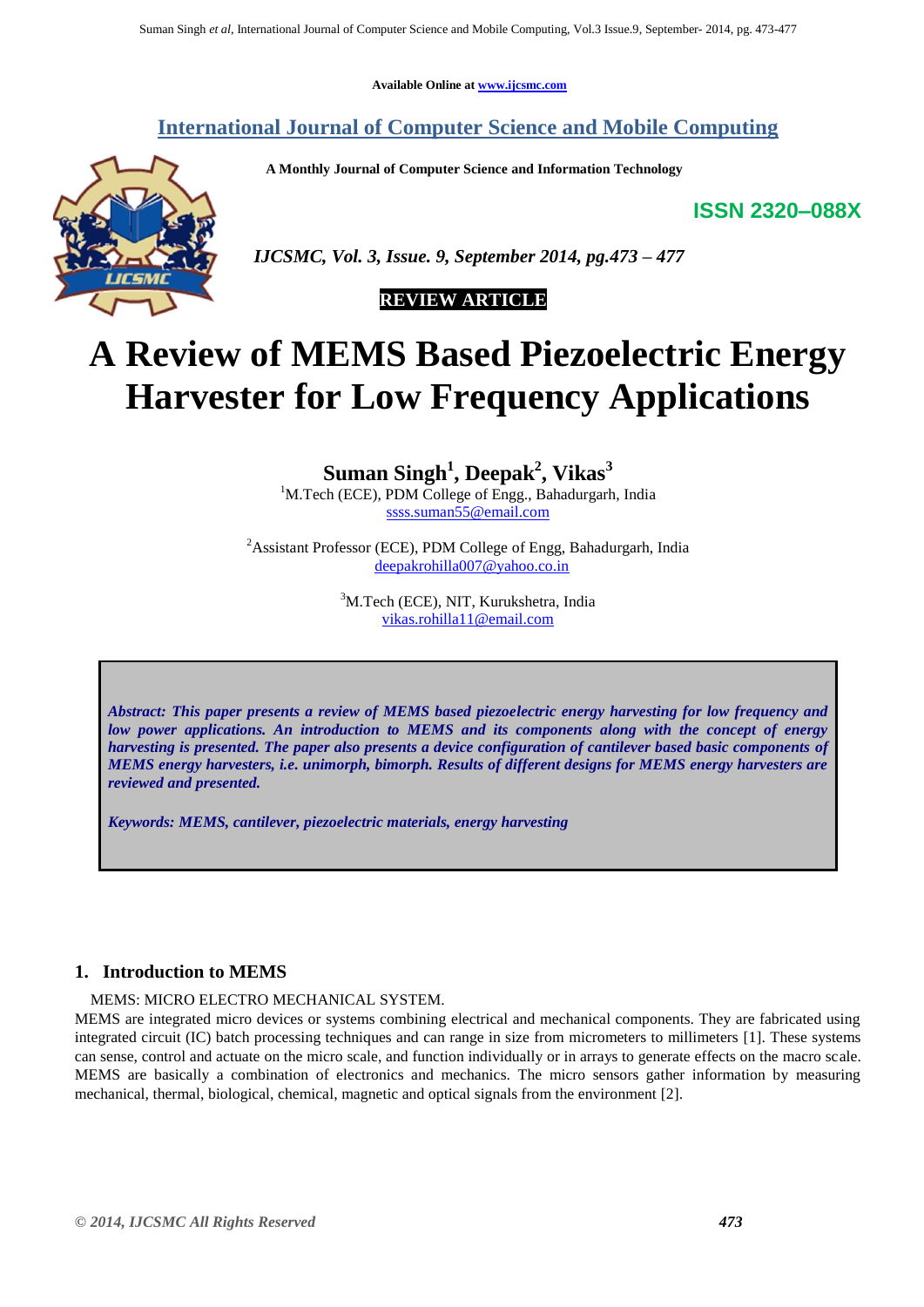

**Figure 1** Basic concept of MEMS [2]

## **1.1 MEMS Components**

In the most general form, MEMS consist of mechanical microstructures, micro sensors, micro actuators and microelectronics, all integrated onto the same silicon chip. Micro sensors detect changes in the system's environment by measuring mechanical, thermal, magnetic, chemical or electromagnetic information or phenomena [2]. Microelectronics processes this information and signals the micro actuators to react and components are usually microscopic [2].



**Figure 2** MEMS components [1]

# **1.2 Concept of Energy Harvesting**

"Energy harvesting" is a technology that converts the excess energy available in an environment into usable energy for low power electronics. Many ambient energy sources have been considered for this purpose such as incident light, vibration, electromagnetism, radio frequency (RF), human body functions, temperature gradient etc. However, each of these energy sources has its own drawbacks. For example, although the solar cells offer excellent power supply in direct sun light, they are inadequate in dim office lighting. On the other hand, the circuit design for transmitting the power harvested from low level vibrations is another challenging problem. Energy harvesting also known as "Energy Scavenging", "Parasitic Energy" or "Micro generators" [1].

## **A. Device configuration**

*© 2014, IJCSMC All Rights Reserved 474* The vast majority of piezoelectric energy harvesting devices uses a cantilever beam structure. A cantilever beam, by definition, is a beam with a support only one end, and is often referred to as a "fixed-free" beam. When the generator is subjected to vibrations in the vertical direction, the support structure will move up and down in sync with the external acceleration. The vibration of the beam is induced by its own inertia, since the beam is not perfectly rigid; it tends to deflect when the base support is moving up and down (fig. 3). Typically, a proof mass is added to the free end of the beam to increase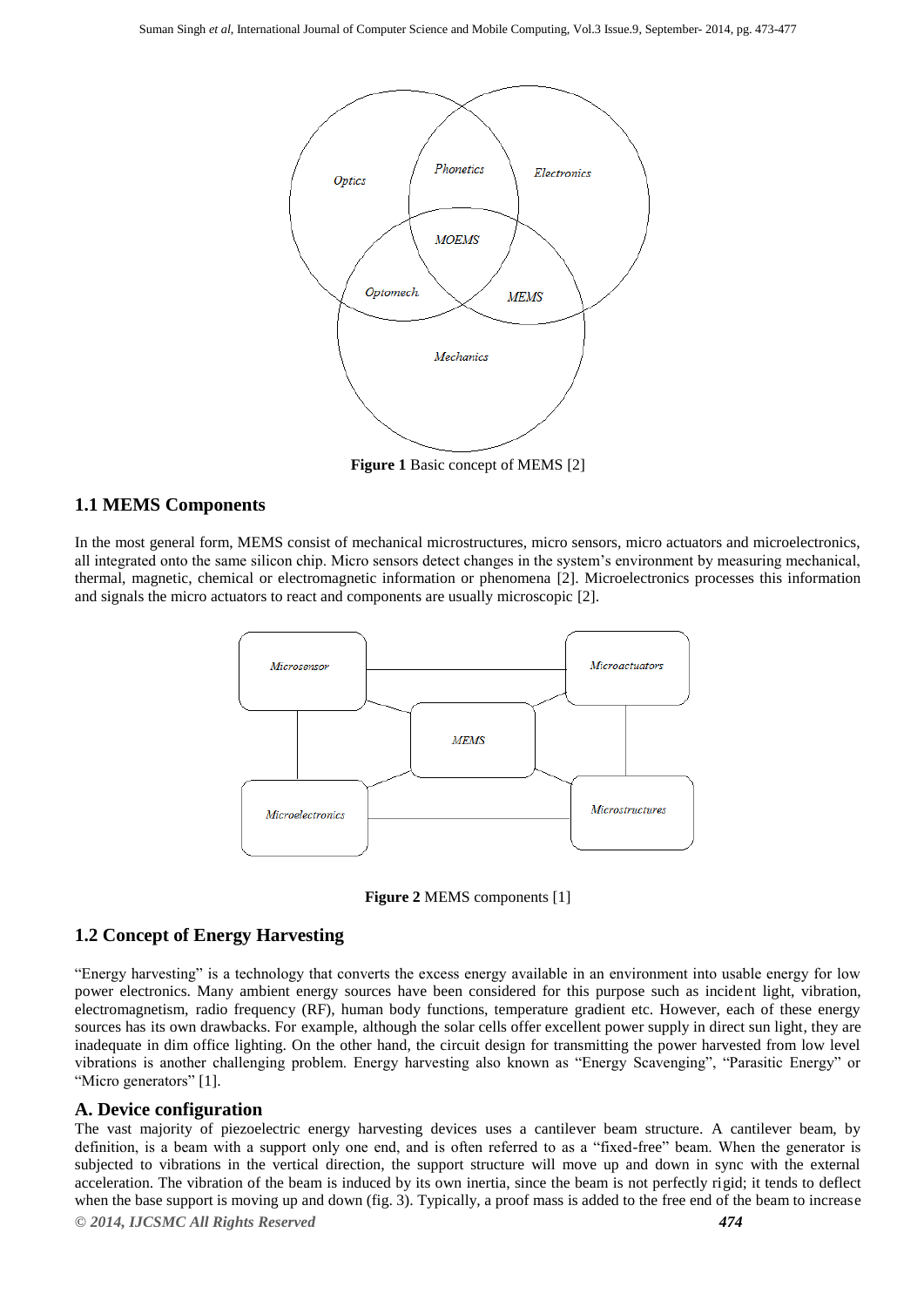that deflection amount. This lowers the resonant frequency of the beam and increases the deflection of the beam as it vibrates. The larger deflection leads to more stress, strain, and consequently a higher output voltage and power. Electrodes covering a portion of the cantilever beam are used to conduct the electric charges produced to an electrical circuit, where they can be utilized to charge a capacitor or drive a load [1]-[2].



**Figure 3** Strain is generated along the length of the beam (by 3-1 mode) [2]



**Figure 4** 3-1 Mode of electromechanical coupling [1]

Lowers the resonant frequency of the beam and increases the deflection of the beam as it vibrates. The larger deflection leads to more stress, strain, and consequently a higher output voltage and power [1].

#### **B. Cantilever**

Cantilevered beams are the most ubiquitous structures in the field of micro electro mechanical systems (MEMS). MEMS cantilevers are also finding application as radio frequency filters and resonators. Two equations are keys to understanding the behavior of MEMS cantilevers. The first is Stoney's formula, which relates cantilever end deflection δ to applied stress σ [1]: *2* (1)

$$
\delta = \frac{3\sigma(1-\nu)}{E} \left(\frac{L}{t}\right)^2
$$

Where ν is Poisson's ratio, E is Young's modulus, L is the beam length and t is the cantilever thickness. Very sensitive optical and capacitive methods have been developed to measure changes in the static deflection of cantilever beams used in dccoupled sensors [1].

The second is the formula relating the cantilever spring constant k to the cantilever dimensions and material constants [2]:

$$
k = \frac{F}{\delta} = \frac{E\omega t}{4L^3} \tag{2}
$$

## **C. Unimorph**

A unimorph is a cantilever that consists of one active layer and one inactive layer. In the case where active layer is piezoelectric, deformation in that layer may be induced by the application of an electric field. This deformation induces a bending displacement in the cantilever. The inactive layer may be fabricated from a non- piezoelectric material. A piezoelectric unimorph has one active (i.e. piezoelectric) layer and one inactive (i.e. non-piezoelectric) layer [1].

## **D. Bimorph**

A bimorph is a cantilever that consists of two active layers: piezoelectric and metal. These layers produce a displacement via: • Thermal activation (a temperature change causes one layer to expand more than the other).

• Electrical activation as in a piezoelectric bimorph (electric field causes one layer to extend and the other layer to contract) [1].

## **2. Review of Literature**

1) Hua Yu et. Al (2014): In this paper MEMS piezoelectric power generator array for vibration energy harvesting is presented using ANSYS FEM software. A complete design flow analyzing the architecture and parameters of the energy harvester using the FEM is established. A conditioning circuit is described in this paper with the functions of impendence matching, energy storage and voltage regulation. Piezoelectric, electromagnetic and electrostatic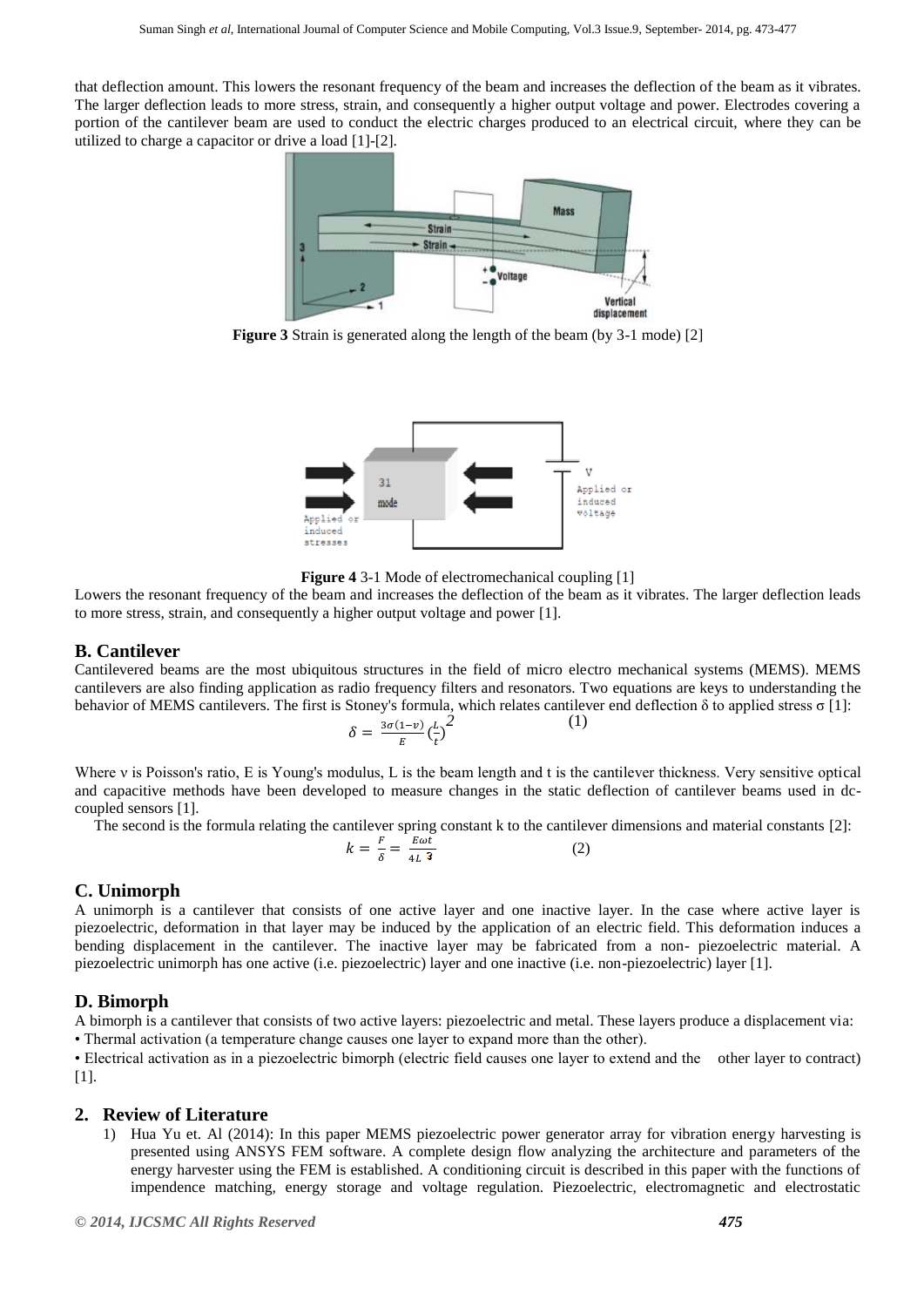methods are described. A MEMS PZT cantilever array with an integrated large Si proof mass is designed and fabricated to improve the output voltage and power. An output power of 66.75  $\mu$ W or a power density of 5.19  $\mu$  W is produced with an optimal resistive load of 220 kΩ from 5 m/s2 vibration acceleration at its resonant frequency of 234.5 Hz. The experimental results show that the self-supplied energy generator designed in this paper with power conditioning circuit could provide a more promising complete power supply solution for wireless sensor node loads [3].

- 2) E.varadrajan et. Al (2013): This paper presents an attempt to maximize the output power in the different piezoelectric materials in a unimorph cantilever configuration using COMSOL multiphysics. A macro-scale unimorph piezoelectric power generator prototypes consists of an active piezoelectric layer, stainless steel substrate and titanium proof mass was designed for frequencies 60 Hz - 200 Hz. This model is presented for three different piezoelectric materials like, PbZrTiO3 (PZT), PVDF and PMN-PT and PVDF is chosen to be an appropriate material for unimorph energy harvesting system [4].
- 3) Salem Saadon et. Al (2013): In this paper a model and the simulations of a new E-shaped MEMS-based piezoelectric energy harvester under ambient vibration excitation using the COVENTORWARE2010 approach is presented. This E-shaped cantilever-based MEMS energy harvester operates under ambient excitation in frequencies of 10, 12, and 13 Hz within a base acceleration of 1g produces an output voltage of 0.25 V and power of 25 microwatts at 5kΩ load. Also this paper compares the triangular, rectangular and trapezoidal shaped piezoelectric cantilever [5].
- 4) Monika Sharma et. Al (2013): This paper gives a brief Introduction about MEMS and its components. The concept of Energy Harvesting is introduced using PMPG circuitry Unimorph of dimension 300mm×40mm×4mm has been modeled with 2mm thin film epitaxial layer of piezoelectric material. From the simulation results Gold is preferred over Aluminum, Silicon, and Gallium Arsenide as about 1000Hz less frequency response was observed. A Unimorph with gold and PZT-5A material is considered the best model with resonance frequency of about 27120.92Hz with generated electric voltage of 2.00 volts when a load of 5 N/m 2 is applied at the tip of unimorph [1].
- 5) Vineet Tiwari et. Al (2013): This paper presents a bimorph actuator having piezoelectric layer of PVDF. COMSOL multiphysics software is used to design and to simulate the results. Boundary conditions are explained here to describe the deflection in bimorph beam. It is observed from this paper if thinner the piezoelectric layer, and then greater is the tip deflection because with decrease in thickness of the piezoelectric layer the electric field across it increases for constant applied potential. Also tip displacement increases with the length of the variable PVDF layer [6].
- 6) Deepak Poria et. Al (2012): In this paper a unimorph has been designed in 3D view using COMSOL multiphysics to decrease the operating frequency and improve the output power. In this paper Unimorph are designed with two different non piezoelectric materials as aluminum and gold. Unimorph of dimension 100mm×30mm×4mm has been modelled with 2mm thin film epitaxial layer of piezoelectric material. From the simulation results Gold is preferred over Aluminum as about 100Hz less frequency response is observed. A Unimorph with gold and PZT-5A material is considered the best model with resonance frequency of about 246Hz with generated electric voltage of 2.51 volts when a load of 20 N/m2 is applied at the tip of unimorph [2].
- 7) Huicong Liu et. Al (2011): In this paper the design, fabrication and measurement of piezoelectric cantilever with quite low frequency of 35.8 Hz is presented. The output voltage of different numbers of PZT patterns connected in series and in parallel are observed and discussed. It is found that the maximum power for PZT pattern connected in series and in parallel are at the same level but require different matched resistance and PZT pattern in parallel is preferred [7].

# **3. Conclusion and Future work**

This paper concludes various models of energy harvesting devices in different design using different software to lower the resonant frequency. Cantilever beam can be of different shapes made up of different base materials and piezoelectric materials i.e. aluminum, silicon, gold. Gold is preferred over aluminum and silicon as base material and PZT-5A is selected as piezoelectric material to reduce the resonant frequency. In future low resonant frequency MEMS device can be designed to obtain better results.

# **References**

- [1] Monika Sharma, Deepak Rohilla, "Design And Analysis Of Vibrational Energy Harvesting Of MEMS Device Based On Piezoelectric Thin Film Cantilevers", International Journal of Engineering Research & Technology (IJERT), July – 2013, pp: 1767-1779.
- [2] Deepak Poria, Monika, Rajeev Sharma, Deepak Rohilla, Dr. Manoj kumar Pandey, "Modeling and Simulation of Vibration Energy Harvesting of MEMS Device Based on Epitaxial Piezoelectric Thin Film", International Journal of Advanced Research in Computer Science and Software Engineering, Conference Held in SRM University, NCR Campus, India, Oct 2012, pp: 20-25.
- [3] Hua Yu, Jielin Zhou, Licheng Deng, Zhiyu Wen, "A Vibration-Based MEMS Piezoelectric Energy Harvester and Power Conditioning Circuit", Sensors 2014, pp: 3323-3341.
- [4] E.varadrajan, M.Bhanusri, "Design and Simulation of Unimorph Piezoelectric Energy Harvesting System", Excerpt from the Proceedings of the 2013 COMSOL Conference in Bangalore, 2013, pp: 1-6.